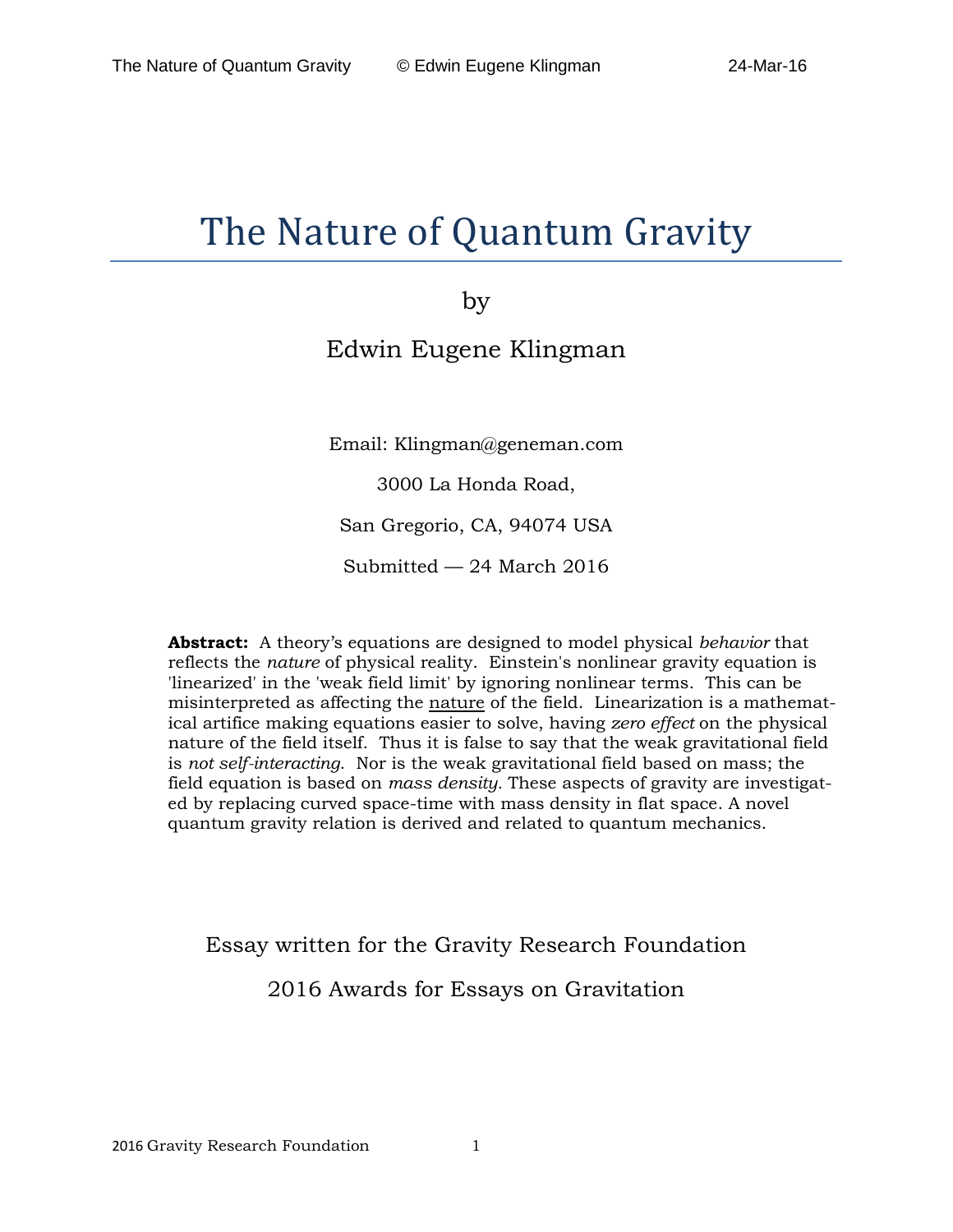# The Nature of Quantum Gravity

Over one hundred fifty years after Maxwell invented gravitomagnetic equations, and one hundred years after Einstein found that these linearized weak field equations had wave solutions, gravitational waves were directly detected [1]. *C*QUALIONS HAU WAVE SOLUTONS, gravitational waves were uncelly detected [1].<br>Maxwell saw the similarity of Coulomb's law  $\vec{\nabla} \cdot \vec{E} \sim \rho_q$  to Newton's law  $\vec{\nabla} \cdot \vec{G} \sim \rho_m$ and postulated a gravitational analogy with Faraday's electromagnetic law and proposed the existence of a gravitomagnetic field, *C* :

$$
\vec{\nabla}\times\vec{B}\sim\rho_q\vec{v}+\frac{\partial\vec{E}}{\partial t}\quad\Rightarrow\quad\vec{\nabla}\times\vec{C}\sim-\rho_m\vec{v}+\frac{\partial\vec{G}}{\partial t}.
$$
\n(1)

Heaviside found the gravitomagnetic field too weak to be physically significant, a conclusion unchallenged for over a century [2]. But not until 2011 did *Gravity Probe B* [3] confirm the *physical existence* of the gravitomagnetic field. Ignoring  $\partial \vec{G}/\partial t$ , acceleration of mass density  $\rho_m$  induces a C-field circulation proportional to  $\rho_m$  and local velocity  $\vec{v}$  [4]:

$$
\vec{\nabla}\times\vec{C}\sim-\rho_m\vec{v}.
$$
 (2)

Maxwell's electromagnetic fields interact with charge but are *uncharged*, hence do *not* interact with themselves. But gravitomagnetic fields *do* possess energy, hence mass equivalence, and thus *do* self-interact; *self-interaction is the most significant aspect of the gravitational field*. In flat space, *density of mass-energy* plays the role of *space-time curvature* for gravity. But despite that the weak field exists in Minkowski space, many physicists *believe in* curved space-time, though it's been repeatedly shown that gravity can be formulated in flat space [5,6,7]. Many textbooks are quite clear on this—Weinberg noted [8]:

*"… The geometric interpretation of the theory of gravity has dwindled to a mere analogy."*

And Padmanabhan [9]:

*"…this* geometrical interpretation *is a peculiar feature not shared by any other field theory* […] *there is a direct connection between the principle of equivalence and the possibility of describing gravity as a geometrical phenomenon.* […] *A gravitational field is locally indistinguishable from a suitably chosen non-inertial frame…"*

While Ohanian and Ruffini [10]:

*"The principle of the equivalence of gravitation and acceleration is true only in a limited sense. If rotational degrees of freedom are taken into consideration… then the equivalence fails."*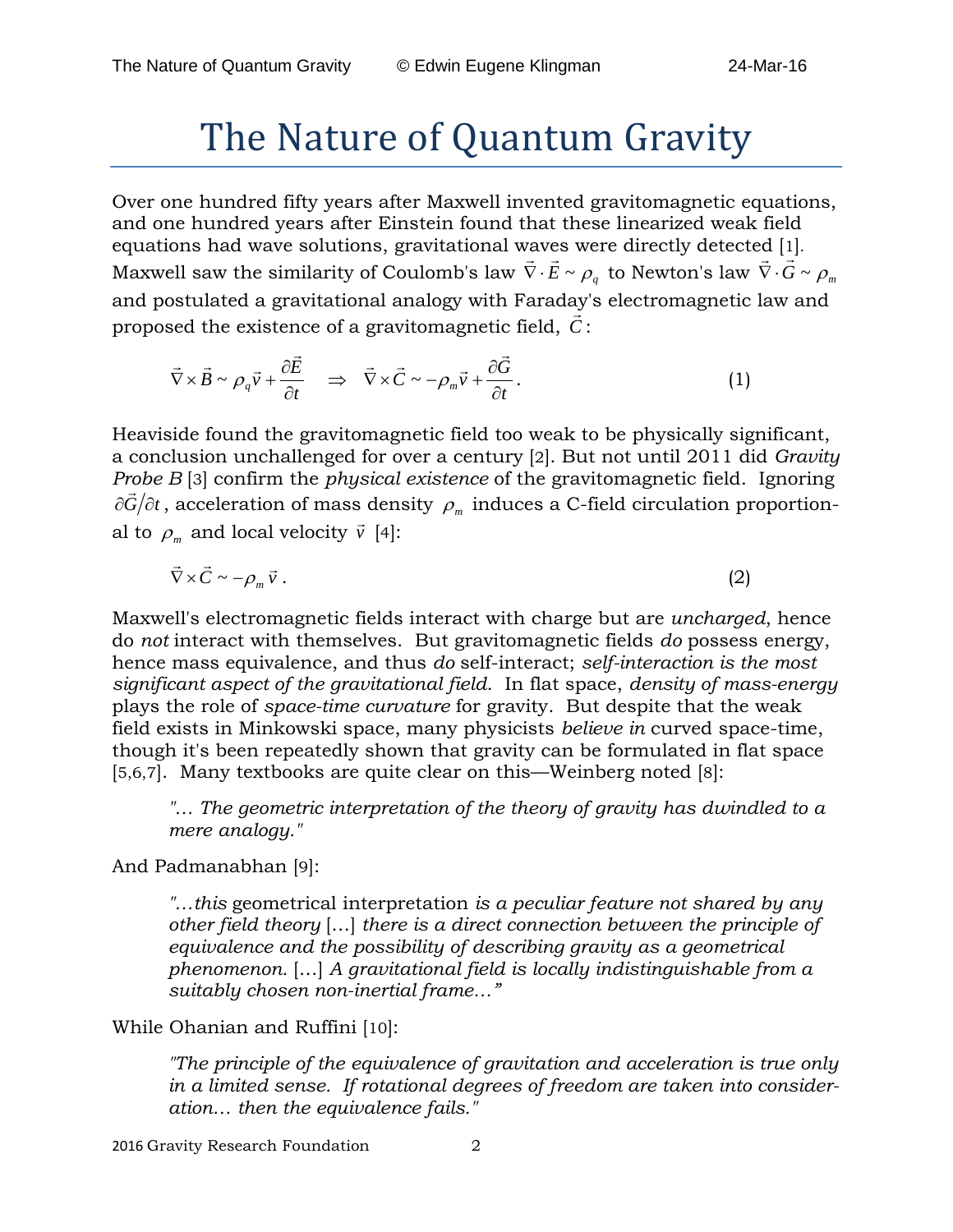Since  $\vec{\nabla} \times \vec{C}$  inherently implies rotational degrees of freedom, equivalence fails. And if equivalence fails, the possibility of describing gravity as a geometrical phenomenon vanishes. This is further confirmed by their statement:

*"That the linear equations imply the full nonlinear equations is a quite remarkable feature of Einstein's theory of gravitation.",*

which implies that *mass-energy density* is equivalent to *curved space-time*!

## **The Scope of Gravity**

GR is a classical theory based on applying calculus to continuous space-time. So *how far does continuity extend*? Most assume from CMB to Planck length:  $\sim 10^{27}$  to  $\sim 10^{-35}$  meter. Gravity *acts on* neutrons [11] with size ~ 10<sup>-15</sup> m, but few believe significant gravitational effects *derive from* microscopic mass. Yet

*General Relativity is not based on mass, but mass-energy density,*  $T_{uv}$ *.* 

So if *point particles* are infinitely dense, we should expect to find gravitational phenomena associated with them. But if neither point particles nor infinite densities exist, *what is realistic*? Experiments set an upper bound on electron size ~ 10<sup>-19</sup> m, so  $\rho \approx (m_e) \times (10^{57}) \frac{kg}{m^3}$  is a *lower* bound electron mass density, ( $m_e$  ~ 10<sup>-31</sup> kg), thus *density* ranges from  $10^{57} m_e$  *to infinity*, a nontrivial factor.

*"No general procedure exists for solving Einstein's field equations analytically; one guesses solutions as best one can."* [10]

$$
R_{\mu\nu} - \frac{1}{2} g_{\mu\nu} R = -8\pi G T_{\mu\nu}
$$
 (3)

Nonlinear equations are linearized to solve intractable equations. Maxwell's gravitomagnetic equations derived from general relativity are called *weak field* equations, viewed as linearizing Einstein's nonlinear field equations and flattening space. Many physicists believe that in the *weak field limit* of general relativity the field is *not self-interacting*. But…

*Linearizing an equation for convenience does not alter the nature of a real physical field in any way, only the nature of the model field.*

It does not mean that a 'linear' gravitomagnetic field will not interact with itself.

*The process of linearization of equations is an artificial technique designed to simplify the mathematics. It does not change the nature of the physical field modeled by the equations.* 

Real self-interacting fields do not become non-self-interacting simply because a simplifying approximation is applied to the self-interactive field equations. Making a *modeling equation* linear does not change the *physical nature* of a

2016 Gravity Research Foundation 3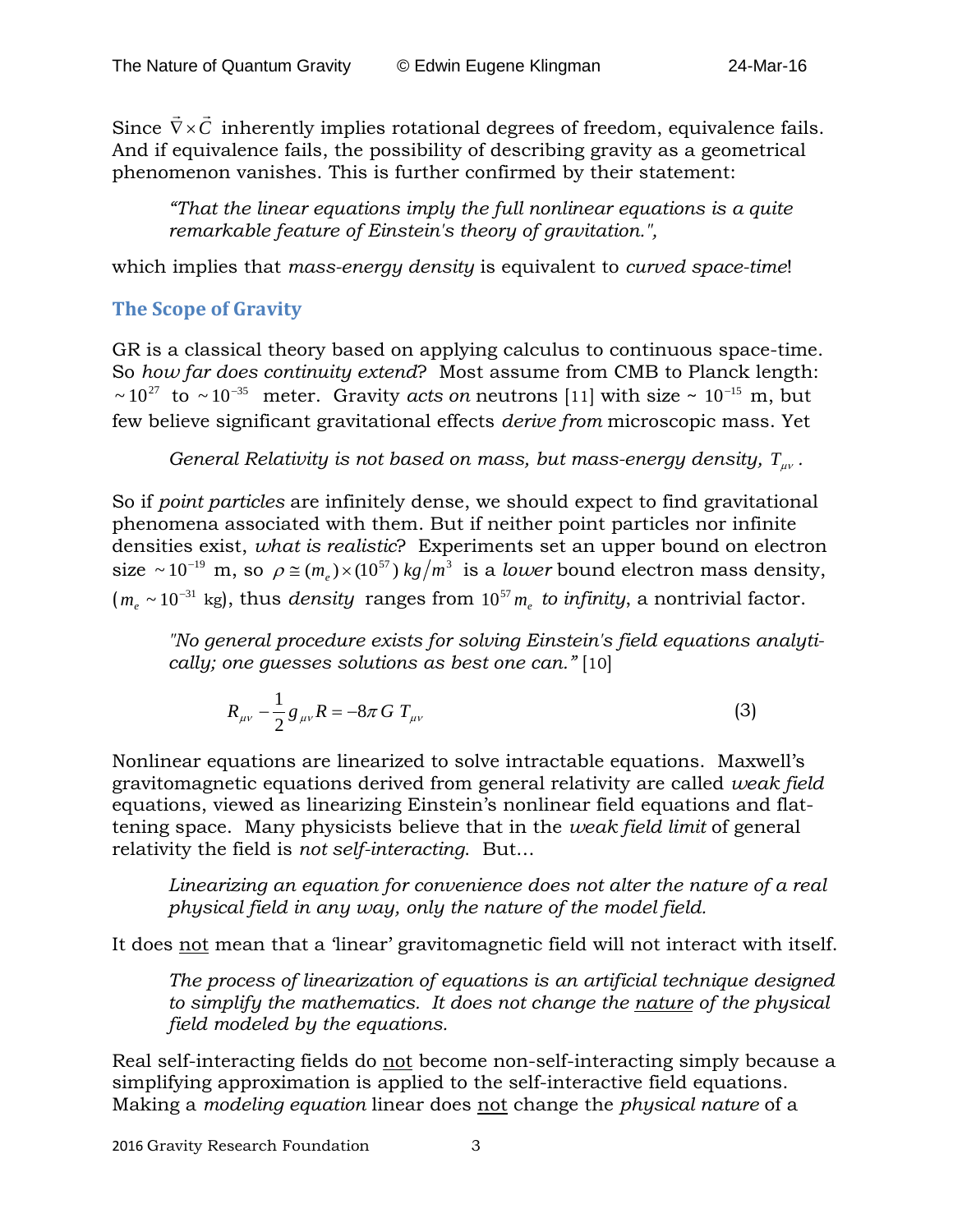field. *It merely makes the equation incapable of describing its behavior*. Then an *iterative procedure* is required to accurately describe the behavior of the selfinteracting field. Physicists are quite comfortable with an analogous perturbation theory technique required to extend simple Schrödinger solutions.

If a *local energy density* <sup>ρ</sup> induces a C-field circulation, with a corresponding increase in local mass density,  $\Delta \rho$ , the first order equation becomes

$$
\vec{\nabla} \times \vec{C} \sim (\rho + \Delta \rho) \vec{v} \,.
$$
 (4)

This self-interacting situation can be formulated in iterative fashion and the solution appears as shown in fig 1.



Fig 1. The n-GEM diagram depicts C-field circulation  $|\vec{\nabla} \times \vec{C}|$  as a function of two parameters; mass density  $\rho$  and velocity  $\vec{v}$  $\vec{v}$ . The diagram is symmetrical in these two parameters. If the mass density increases the circulating C-field energy increases, thereby increasing the local mass density. If the velocity of the system increases the circulating C-field energy increases, thereby increasing the local mass density. This process continues as long as the force accelerates the system.

If either mass density  $\rho$  or velocity  $\vec{v}$  increases, C-field circulation and, hence its energy density, increases as shown. What *time constant* is associated with iterative self-interaction? We postulate that self-interaction proceeds at the speed of light. Then what *terminates* the self-interaction?

Assuming *no minimum level* of self-interaction, how does this process end? It ends whenever *the accelerating force is exhausted.* As long as local mass is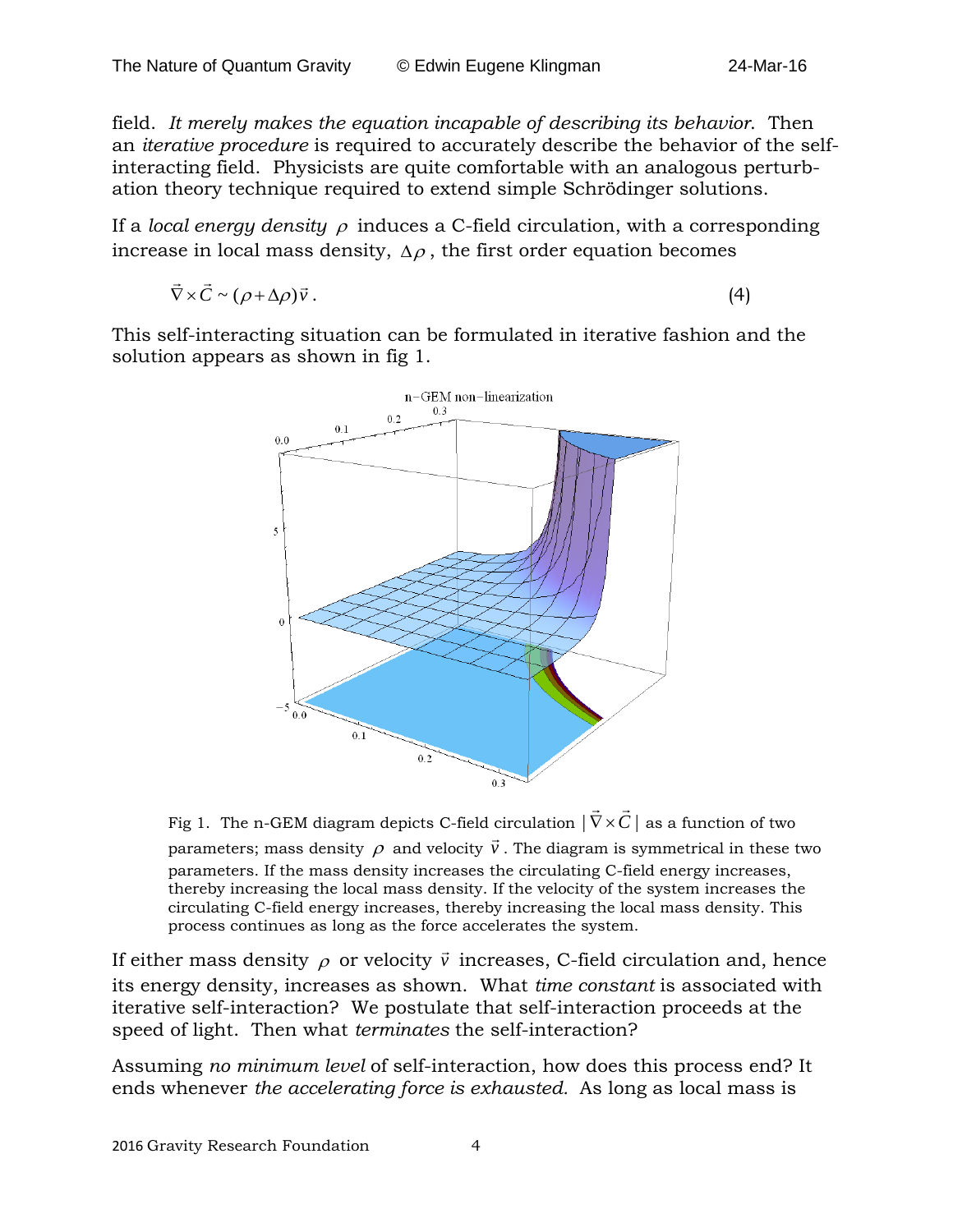accelerated, *self-induced C-field circulation energy induces more C-field circulation energy.* Growth of C-field energy appears unlimited in principle—only practical limitations apply. So an iterative solution depends upon how long the local acceleration is applied. If we accelerate a particle, then after a period of acceleration the relevant C-field equation is

$$
\vec{\nabla} \times \vec{C}' = \kappa \, \rho' \vec{v} \tag{5}
$$

where  $\kappa$  includes the sign and the *G* and  $c^2$  terms and  $\rho'$  is the new mass density. If we integrate both sides over the relevant local volume, *V:*

$$
\frac{1}{\kappa} \int\limits_V (\vec{\nabla} \times \vec{C}) dV = \int\limits_V \rho' \vec{v} \, dV = \vec{v} \int\limits_V \rho' dV = m\vec{v} = \vec{p} \,.
$$

Consider an electron. Since  $m\vec{v} = \vec{p}$  we apply deBroglie's relation:

$$
\vec{p} = \frac{h}{\lambda} \,. \tag{7}
$$

Multiply both sides by  $\vec{\lambda}$  to obtain the dynamical relation:  $\qquad \qquad (8)$ 

$$
\frac{1}{\kappa} \int\limits_V \vec{\lambda} \cdot (\vec{\nabla} \times \vec{C}) dV = h
$$

which is *a novel quantum gravity relation*. If the self-interactive nature of the local field is accurately modeled by an iterative procedure, the electron or other fundamental particle will be accompanied by a circulating wave field characterized by wavelength λ in a local region of space. This *particle and wave* picture supplants the Copenhagen School's *particle or wave*. Per John Bell, identification of a real field with the wave function leads to a deBroglie-Bohm-like [12] model of physics. This wave function is associated with the gravitomagnetic Cfield circulation as a helical wave packet, effectively the wave packet of the electron.

The cartoon cylinders shown above are illustrative. A more realistic picture of the induced C-field is shown in fig 2.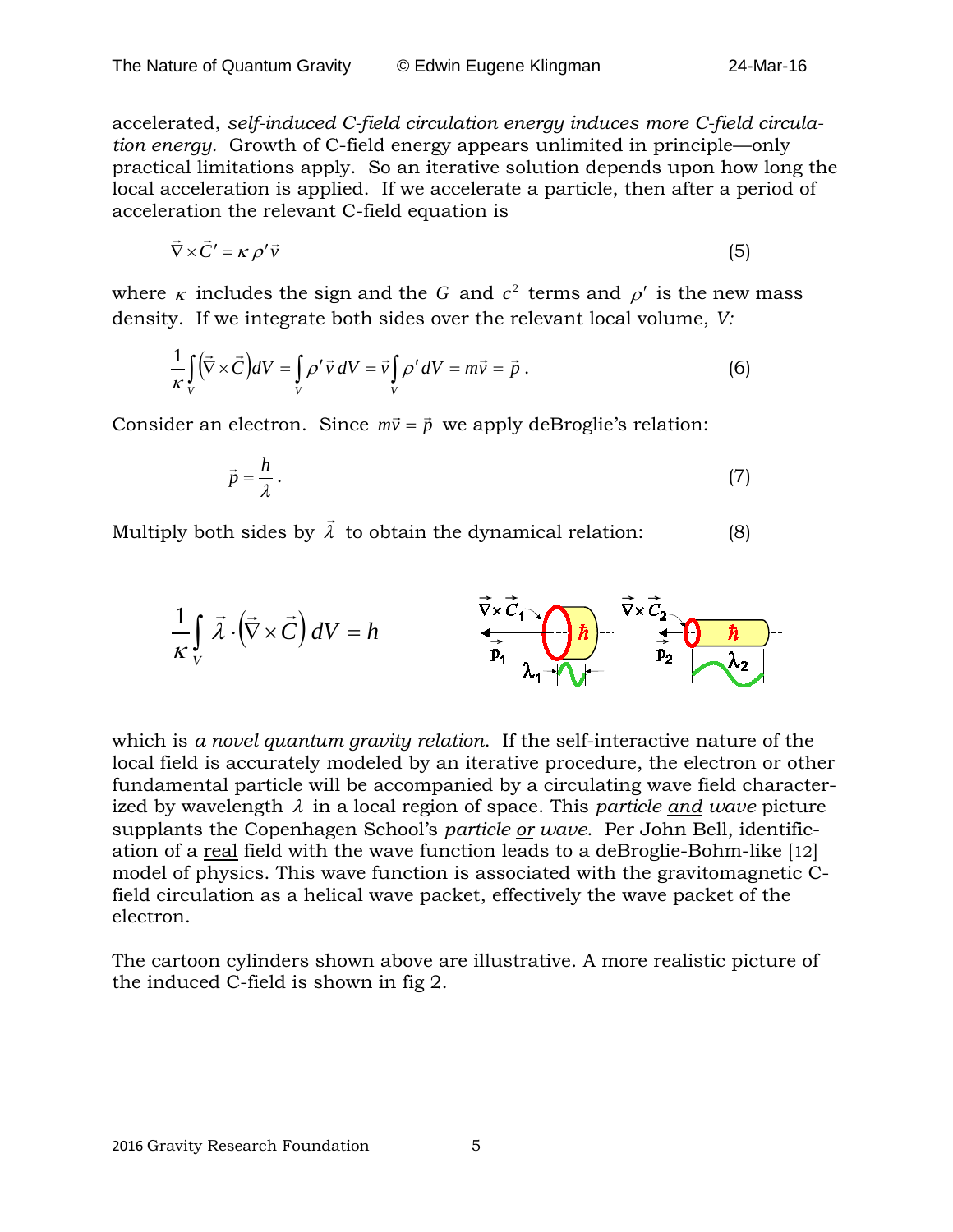

Fig 2 The 'leading edge' of the induced C-field wave function is shown for a constant magnitude surface  $|\vec{C}| = k$ .

Jaaskelainen notes [13]:

*"If the wave function gives the density of stuff rather than just the probability of finding it then there will be a gravitational field associated with a given wave function."*

His basic equation for describing a single particle density is

$$
\rho_m = m \left| \psi(\vec{r}) \right|^2 \tag{9}
$$

which, plugged into  $\vec{\nabla} \times \vec{C} \sim \rho_m \vec{v}$  , yields

$$
\vec{\nabla}\times\vec{C}\sim\rho_m\vec{v}\quad\rightarrow\quad m\vec{v}\mid\psi(\vec{r})\mid^2\quad\rightarrow\quad \vec{p}\mid\psi(\vec{r})\mid^2\quad\rightarrow\quad \frac{\hbar}{\lambda}\mid\psi(\vec{r})\mid^2\tag{10}
$$

and hence

$$
\vec{\lambda} \cdot \vec{\nabla} \times \vec{C} \sim \hbar \left| \psi(\vec{r}) \right|^2 \tag{11}
$$

Integrating  $\int_V |\psi(\vec{r})|^2 \ dV = 1$  yields our quantum gravity relation (8).

### **Summary and Conclusions**

Most discussion of quantum gravity is phrased in terms of

*"The microscopic domain ruled by quantum gravity and the macroscopic scale described by general relativity."* [14]

with *space* and *time* considered *real* phenomena rather than mere bookkeeping devices for organizing measurements of real energetic phenomena. But gravi-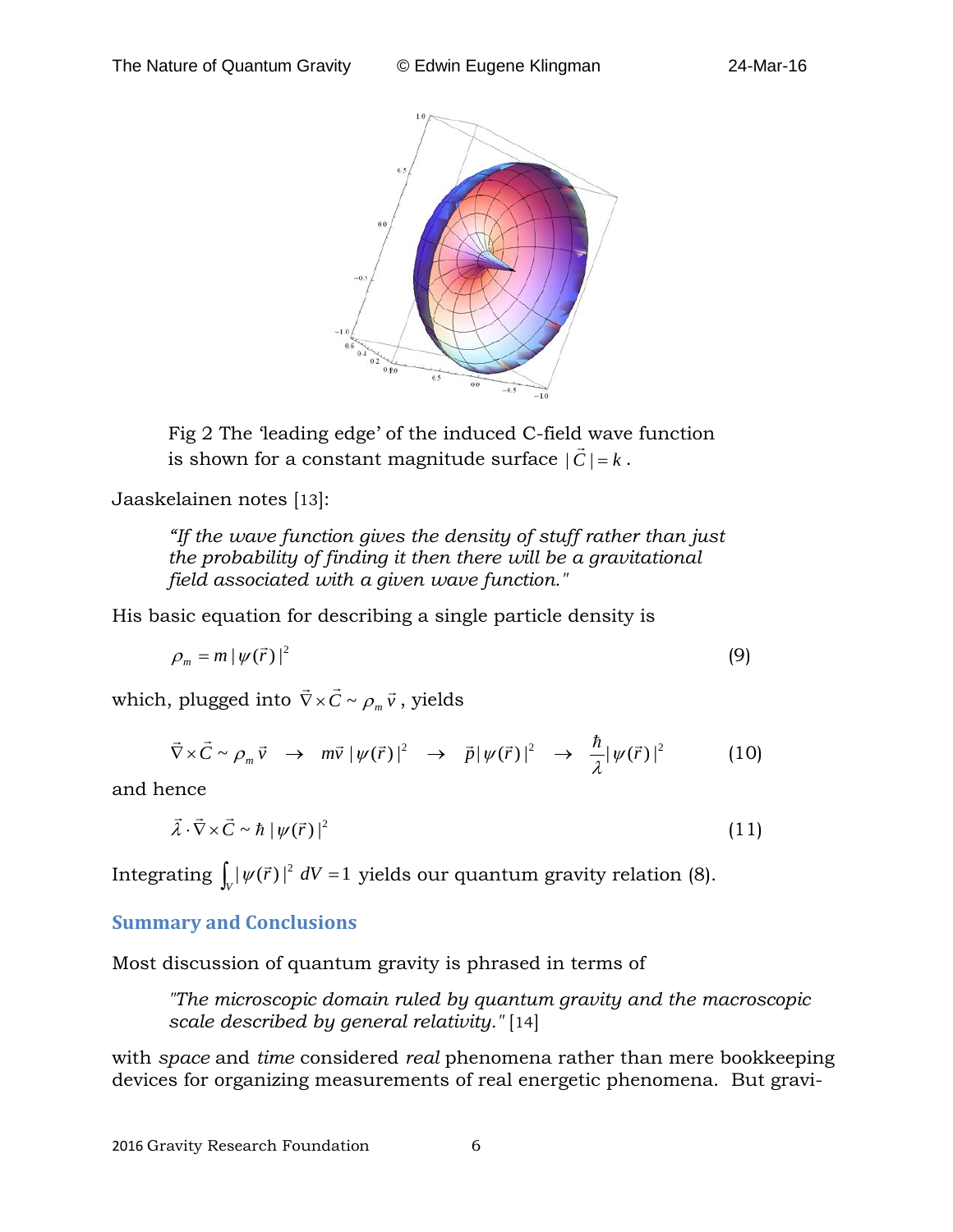tational waves were formulated in the flat space of the Maxwell-Einstein "weak field" equations which focus on mass-energy density. Mass density implies

- 1.) The highest density is in the smallest space (electron, etc.) and
- 2.) acceleration of high density mass induces C-field circulation.

Others suggest "*the wave function as matter density*" [13] and "*kinetic energy as concealed motion*" [15] while ignoring the self-interactive gravitomagnetic field. Current physics treats the formalisms of *theories* of quantum gravity*,* whereas maximum clarity obtains from focus on the *nature* of quantum gravity. A theory is a model; the essence of physics is design and study of models that capture behavior of the real world. Linear models of weak fields that ignore nonlinear terms of the model do *not* accurately describe the physically real gravitational field that is self-interacting; the self-interactive *nature* of the C-field determines the behavior. The key paradigm:

### *Linearizing a field equation does* not *alter the fundamental nature of the self-interactive field.*

In special relativistic frames, C-field self-interaction is dynamic only when the particle is accelerated, i.e., if  $d\vec{v}/dt = 0$  then  $d(\vec{\nabla} \times \vec{C})/dt = 0$ . Only when velocity increases does the C-field circulation energy density increase and self-induce further density increase, continuing as long as the local mass is accelerated. This can be modeled iteratively; relativistic *'mass increase*' is essentially C-field circulation *kinetic energy,* which acts in *Lenz-law*-like fashion to *oppose* any change in momentum,

$$
\frac{d}{dt}\int (\vec{\nabla} \times \vec{C}) dV \sim -\frac{d\vec{p}}{dt},\qquad(12)
$$

explaining *physical conservation of momentum*, of which Feynman said [16]

*"The reason why things coast forever has never been found out. The law of inertia has no known origin."*

Self-induced C-field circulation explains particle 'tunneling' through a narrow electromagnetic potential barrier and provides a *particle-AND-wave* picture compatible with interference phenomena and quantized orbits and provides a Born-like probability density. [17] Consequences beyond the scope of this essay follow from this self-interactive model, from elementary particles to MOND and cosmological 'jets' extending hundreds of light years. An energy-exchangebased theory of magnetic moments traversing a nonuniform field, implies, if proved correct by experiment, conservation of angular momentum based on the above C-field approach. [18] The Einstein-deHaas effect completes this conservation picture.

The low-hanging fruit almost hits one in the face…